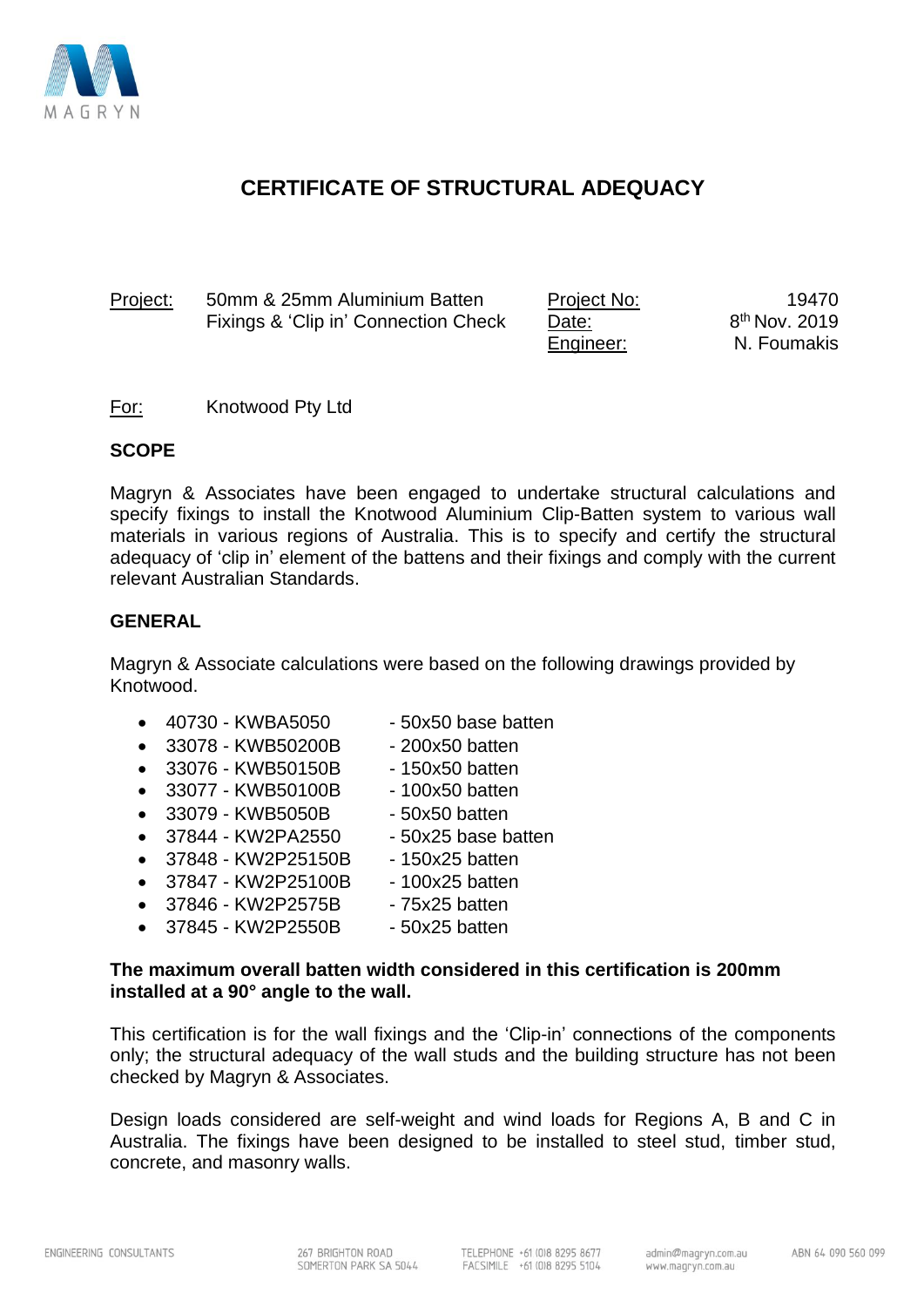#### **ASSUMPTIONS**

- 6063 Alloy & T6 temper
- Battens installed as a 'wall' application. Not used as a structural member.
- Wind average recurrence interval of 500 years
- Terrain Category 2
- Building height ≤ 20m
- Shielding and Topographic Multiplier  $M_s$  and  $M_t$  taken as 1.0
- Aspect ratio correction and angle of inclination factors  $K_{ar}$  and  $K_i$  taken as 1.0

#### **DESIGN STANDARDS**

The battens were checked in accordance with the latest versions of the following standards:

| AS/NZS 1170.0      | Structural design actions: Part 0: General principles                      |
|--------------------|----------------------------------------------------------------------------|
| AS/NZS 1170.1      | Structural design actions: Part 1: Permanent,<br>Imposed and other actions |
| AS/NZS 1170.2      | Structural design actions: Part 2: Wind actions                            |
| AS/NZS 1664.1:1997 | Aluminium structures: Part 1: Limit state design                           |

#### **RESULT**

All fixing anchors to the wall are to be stainless steel. Alternatively, hot dipped galvanised steel fixings can be used in combination with a neoprene washer to isolate the fixing anchor from the aluminium.

For the 50mm base batten, fixing screws are to be installed in pairs of two at 25mm centres to the perforated groove in the Wall Bracket at maximum centres detailed below, and with one pair of screws at each end of each Wall Bracket component.

For the 25mm base batten, fixing screws are to be installed at the centre to the perforated groove in the Wall Bracket at maximum centres detailed below, and with one screw at each end of each Wall Bracket component.

Fixing bolts are to be installed as single bolts to the centre of the Wall Bracket at maximum centres detailed below, and with one bolt at each end of each Wall Bracket component. If required, the screw flutes are to be removed locally to allow for installation of the bolts centrally in the Wall Bracket.

All fixings are to be installed in accordance with manufacturer's specifications.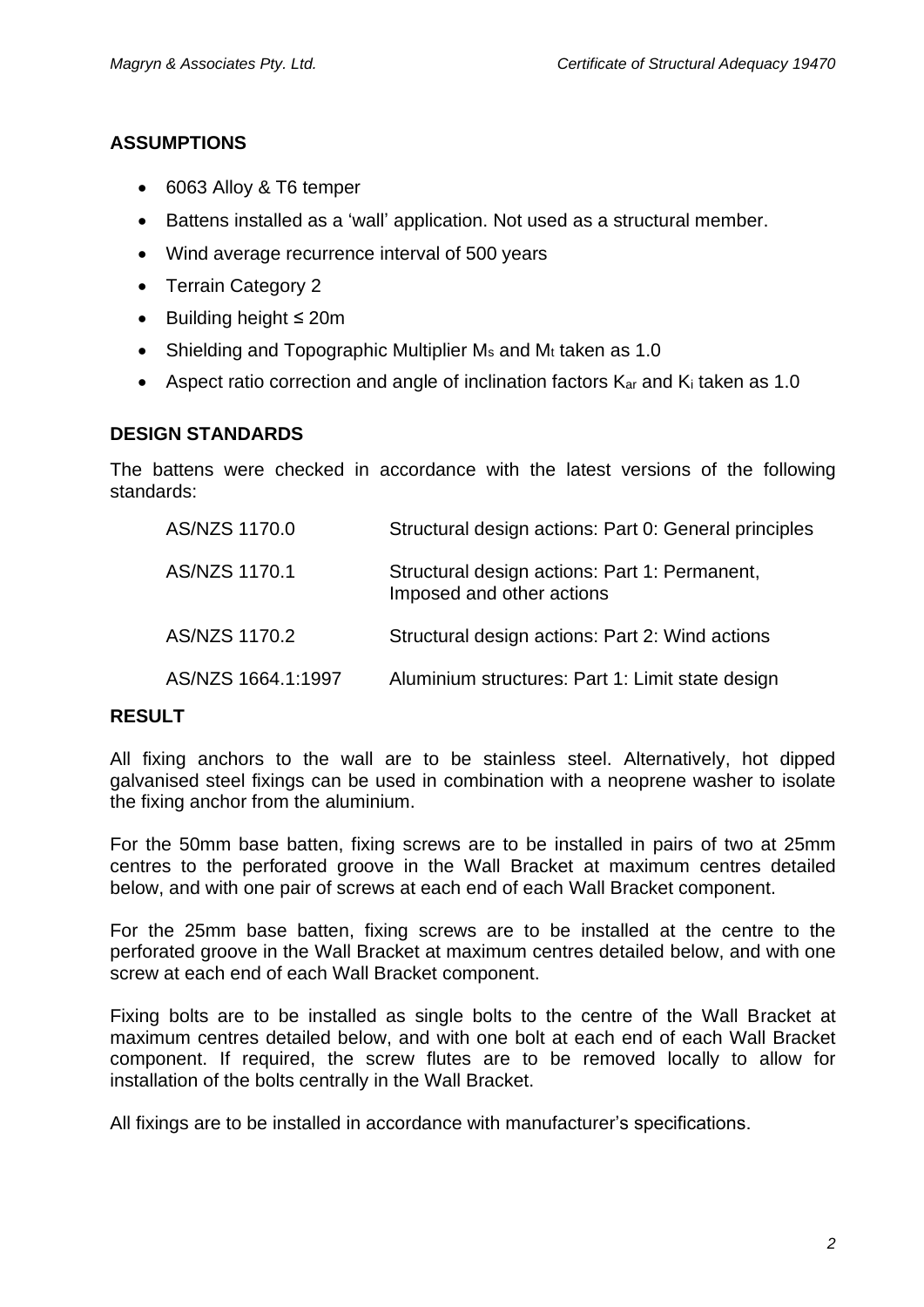#### *Fixing Notes:*

#### **Timber:**

- Nominal embedment depth to timber to be 35mm.
- Fixing to be central in timber stud.

#### **Concrete:**

- Nominal embedment depth to be 70mm for Hilti HUS-HR Screw Anchors.
- Minimum thickness of concrete to be 100mm for Hilti HUS-HR Screw Anchors.
- Minimum distance from the concrete edge to be 140mm.

#### **Masonry:**

- Nominal embedment depth to be 75mm.
- Minimum anchor spacing to be 80mm.
- Minimum edge distances to be 200mm from the masonry wall edge, 40mm from vertical masonry mortar joints, and 20mm from horizontal masonry mortar joints.
- One anchor per brick.

## **1. 50x50 Batten Fixing Requirements:**

#### *Table 1.1 Fixing into steel stud wall:*

| 50x50                               | <b>Wind Region A</b>                                                  | <b>Wind Region B</b>                                                  | <b>Wind Region C</b>                                                  |
|-------------------------------------|-----------------------------------------------------------------------|-----------------------------------------------------------------------|-----------------------------------------------------------------------|
|                                     |                                                                       |                                                                       |                                                                       |
| <b>Steel stud</b><br>0.55BMT        | 2 No. Buildex<br>#12-11 BattenZips                                    | 2 No. Buildex<br>#12-11 BattenZips                                    | 2 No. Buildex<br>#14-12                                               |
|                                     | at 4200mm centres*                                                    | at 4200mm centres*                                                    | <b>CyclonicfZips</b><br>at 4200mm centres*                            |
|                                     |                                                                       |                                                                       |                                                                       |
| <b>Steel stud</b><br>0.75BMT        | 2 No. Buildex<br>#14-12<br><b>CyclonicfZips</b><br>at 4200mm centres* | 2 No. Buildex<br>#14-12<br><b>CyclonicfZips</b><br>at 4200mm centres* | 2 No. Buildex<br>#14-12<br><b>CyclonicfZips</b><br>at 4200mm centres* |
| <b>Steel stud</b><br><b>1.20BMT</b> | 2 No. Buildex<br>#14-12<br><b>CyclonicfZips</b><br>at 4200mm centres* | 2 No. Buildex<br>#14-12<br><b>CyclonicfZips</b><br>at 4200mm centres* | 2 No. Buildex<br>#14-12<br><b>CyclonicfZips</b><br>at 4200mm centres* |

\* - Spacing dictated by maximum span of section allowed.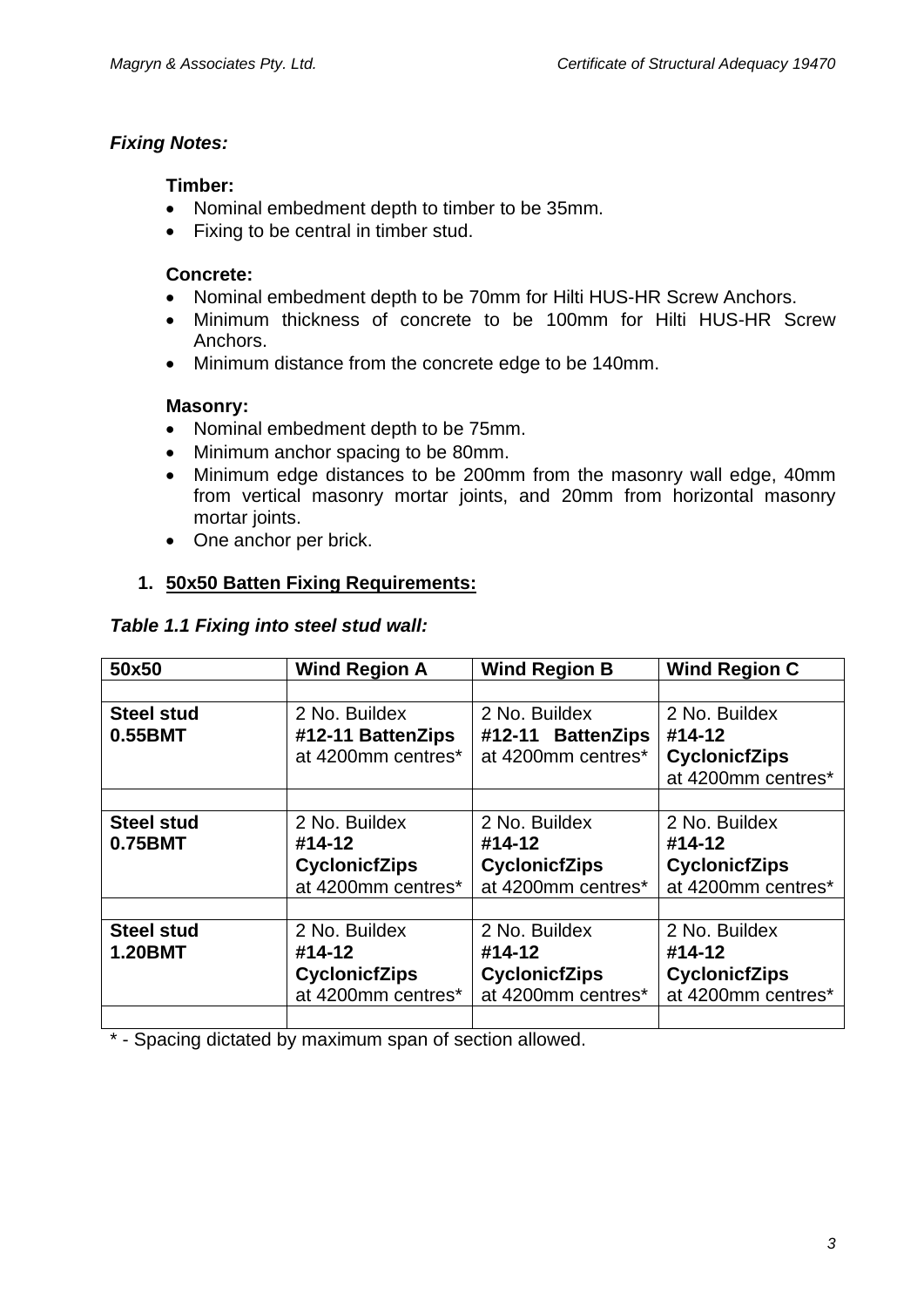| 50x50                 | <b>Wind Region A</b> | <b>Wind Region B</b> | <b>Wind Region C</b> |
|-----------------------|----------------------|----------------------|----------------------|
|                       |                      |                      |                      |
| <b>F7 Timber stud</b> | 2 No. Buildex        | 2 No. Buildex        | 2 No. Buildex        |
| <b>Pine</b>           | #12-11 BattenZips    | #12-11 BattenZips    | #12-11 BattenZips    |
|                       | at 4200mm centres*   | at 4200mm centres*   | at 4200mm centres*   |
|                       |                      |                      |                      |
| F17 Timber stud       | 2 No. Buildex        | 2 No. Buildex        | 2 No. Buildex        |
| <b>Hardwood</b>       | #12-11 BattenZips    | #12-11 BattenZips    | #12-11 BattenZips    |
|                       | at 4200mm centres*   | at 4200mm centres*   | at 4200mm centres*   |
|                       |                      |                      |                      |

#### *Table 1.2 Fixing into timber stud wall:*

\* - Spacing dictated by maximum span of section allowed.

#### *Table 1.3 Fixing into concrete wall:*

| 50x50            | <b>Wind Region A</b> | <b>Wind Region B</b> | <b>Wind Region C</b> |
|------------------|----------------------|----------------------|----------------------|
|                  |                      |                      |                      |
| <b>Concrete</b>  | Hilti HUS-HR 8       | Hilti HUS-HR 8       | Hilti HUS-HR 8       |
| $\geq$ Grade N25 | Anchors              | Anchors              | Anchors              |
|                  | at 4200mm centres*   | at 4200mm centres*   | at 4200mm centres*   |

\* - Spacing dictated by maximum span of section allowed.

## *Table 1.4 Fixing into masonry wall:*

| 50x50                   | <b>Wind Region A</b>  | <b>Wind Region B</b> | <b>Wind Region C</b> |
|-------------------------|-----------------------|----------------------|----------------------|
|                         |                       |                      |                      |
| Solid clay brick        | Hilti HUS-HR 8        | Hilti HUS-HR 8       | Hilti HUS-HR 8       |
|                         | <b>Screw Anchors</b>  | <b>Screw Anchors</b> | <b>Screw Anchors</b> |
|                         | at 4200mm centres*    | at 3900mm centres    | at 2700mm centres    |
|                         |                       |                      |                      |
| <b>Solid Sand Lime</b>  | Hilti HUS-HR 6        | Hilti HUS-HR 6       | Hilti HUS-HR 6       |
| <b>Brick</b>            | <b>Screw Anchors</b>  | <b>Screw Anchors</b> | <b>Screw Anchors</b> |
|                         | at 3800mm centres     | at 2350mm centres    | at 750mm centres     |
|                         |                       |                      |                      |
| <b>Aerated Concrete</b> | <b>Hilti HUS-HR 6</b> | Hilti HUS-HR 6       | Hilti HUS-HR 6       |
| <b>Block</b>            | <b>Screw Anchors</b>  | <b>Screw Anchors</b> | <b>Screw Anchors</b> |
|                         | at 1600mm centres     | at 700mm centres     | at 500mm centres     |
|                         |                       |                      |                      |

\* - Spacing dictated by maximum span of section allowed.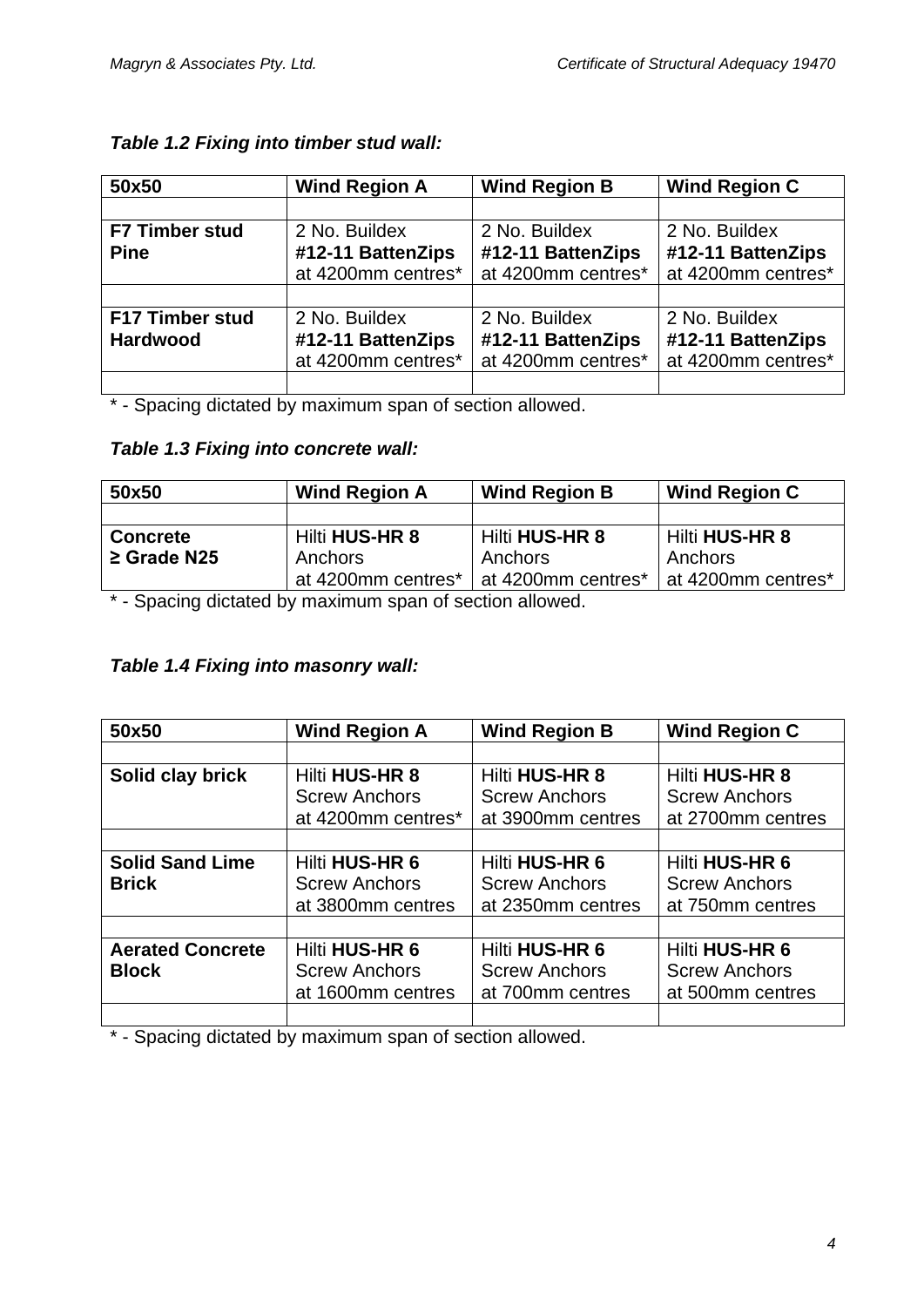## **2. 100x50 Batten Fixing Requirements**

| 100x50            | <b>Wind Region A</b> | <b>Wind Region B</b> | <b>Wind Region C</b> |
|-------------------|----------------------|----------------------|----------------------|
|                   |                      |                      |                      |
| <b>Steel stud</b> | 2 No. Buildex        | 2 No. Buildex        | 2 No. Buildex        |
| 0.55BMT           | #14-12               | #14-12               | #14-12               |
|                   | <b>CyclonicfZips</b> | <b>CyclonicfZips</b> | <b>CyclonicfZips</b> |
|                   | at 2050mm centres    | at 1250mm centres    | at 800mm centres     |
|                   |                      |                      |                      |
| <b>Steel stud</b> | 2 No. Buildex        | 2 No. Buildex        | 2 No. Buildex        |
| 0.75BMT           | #14-12               | #14-12               | #14-12               |
|                   | <b>CyclonicfZips</b> | <b>CyclonicfZips</b> | <b>CyclonicfZips</b> |
|                   | at 2750mm centres    | at 1700mm centres    | at 1100mm centres    |
|                   |                      |                      |                      |
| <b>Steel stud</b> | 2 No. Buildex        | 2 No. Buildex        | 2 No. Buildex        |
| <b>1.20BMT</b>    | #14-12               | #14-12               | #14-12               |
|                   | <b>CyclonicfZips</b> | <b>CyclonicfZips</b> | <b>CyclonicfZips</b> |
|                   | at 2750mm centres    | at 1700mm centres    | at 1100mm centres    |
|                   |                      |                      |                      |

### *Table 2.1 Fixing into steel stud wall:*

# *Table 2.2 Fixing into timber stud wall:*

| 100x50                 | <b>Wind Region A</b> | <b>Wind Region B</b> | <b>Wind Region C</b> |
|------------------------|----------------------|----------------------|----------------------|
|                        |                      |                      |                      |
| <b>F7 Timber stud</b>  | 2 No. Buildex        | 2 No. Buildex        | 2 No. Buildex        |
| <b>Pine</b>            | #14-10 Type 17       | #14-10 Type 17       | #14-10 Type 17       |
|                        | Screws at 2750mm     | <b>Screws</b>        | <b>Screws</b>        |
|                        | centres              | at 1700mm centres    | at 1100mm centres    |
|                        |                      |                      |                      |
| <b>F17 Timber stud</b> | 2 No. Buildex        | 2 No. Buildex        | 2 No. Buildex        |
| <b>Hardwood</b>        | #14-10 Type 17       | #14-10 Type 17       | #14-10 Type 17       |
|                        | <b>Screws</b>        | <b>Screws</b>        | <b>Screws</b>        |
|                        | at 2750mm centres    | at 1700mm centres    | at 1100mm centres    |
|                        |                      |                      |                      |

#### *Table 2.3 Fixing into concrete wall:*

| 100x50           | <b>Wind Region A</b> | <b>Wind Region B</b> | <b>Wind Region C</b> |
|------------------|----------------------|----------------------|----------------------|
|                  |                      |                      |                      |
| <b>Concrete</b>  | Hilti HUS-HR 8       | Hilti HUS-HR 8       | Hilti HUS-HR 8       |
| $\geq$ Grade N25 | Anchors              | Anchors              | Anchors              |
|                  | at 3100mm centres    | at 1950mm centres    | at 1300mm centres    |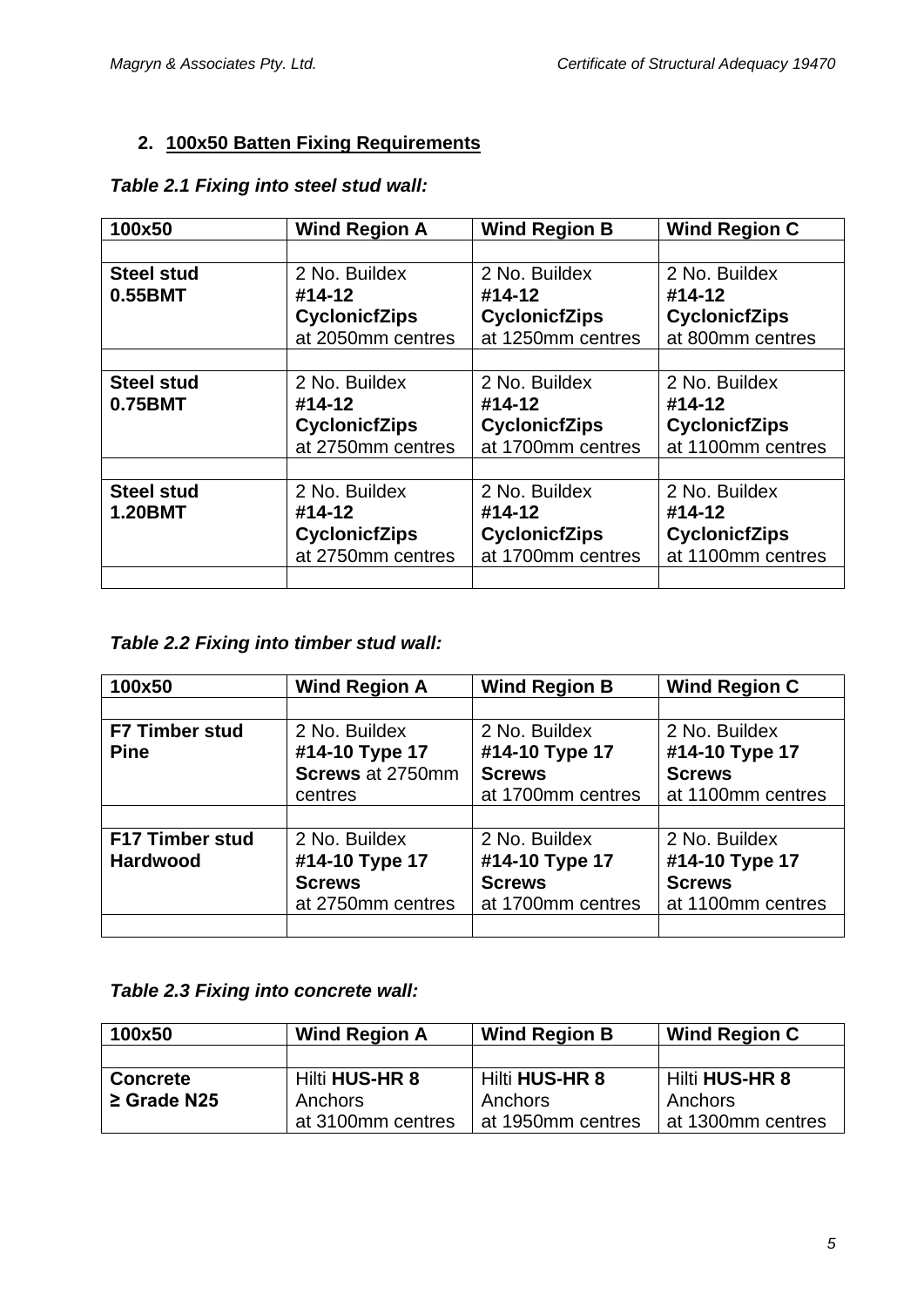| 100x50                  | <b>Wind Region A</b>  | <b>Wind Region B</b>  | <b>Wind Region C</b>  |
|-------------------------|-----------------------|-----------------------|-----------------------|
|                         |                       |                       |                       |
| Solid clay brick        | <b>Hilti HUS-HR 8</b> | <b>Hilti HUS-HR 8</b> | <b>Hilti HUS-HR 8</b> |
|                         | <b>Screw Anchors</b>  | <b>Screw Anchors</b>  | <b>Screw Anchors</b>  |
|                         | at 1250mm centres     | at 750mm centres      | at 500mm centres      |
|                         |                       |                       |                       |
| <b>Solid Sand Lime</b>  | Hilti HUS-HR 6        | Hilti HUS-HR 6        | <b>Hilti HUS-HR 6</b> |
| <b>Brick</b>            | <b>Screw Anchors</b>  | <b>Screw Anchors</b>  | <b>Screw Anchors</b>  |
|                         | at 750mm centres      | at 450mm centres      | at 300mm centres      |
|                         |                       |                       |                       |
| <b>Aerated Concrete</b> | Hilti HUS-HR 6        | Hilti HUS-HR 6        | Hilti HUS-HR 6        |
| <b>Block</b>            | <b>Screw Anchors</b>  | <b>Screw Anchors</b>  | <b>Screw Anchors</b>  |
|                         | at 250mm centres      | at 150mm centres      | at 100mm centres      |
|                         |                       |                       |                       |

## *Table 2.4 Fixing into masonry wall:*

## **3. 150x50 Batten Fixing Requirements**

|  | Table 3.1 Fixing into steel stud wall: |  |  |  |  |  |
|--|----------------------------------------|--|--|--|--|--|
|--|----------------------------------------|--|--|--|--|--|

| 150x50            | <b>Wind Region A</b> | <b>Wind Region B</b> | <b>Wind Region C</b> |
|-------------------|----------------------|----------------------|----------------------|
|                   |                      |                      |                      |
| <b>Steel stud</b> | 2 No. Buildex        | 2 No. Buildex        | 2 No. Buildex        |
| 0.55BMT           | #14-12               | #14-12               | #14-12               |
|                   | <b>CyclonicfZips</b> | <b>CyclonicfZips</b> | <b>CyclonicfZips</b> |
|                   | at 1000mm centres    | at 620mm centres     | at 430mm centres     |
|                   |                      |                      |                      |
| <b>Steel stud</b> | 2 No. Buildex        | 2 No. Buildex        | 2 No. Buildex        |
| 0.75BMT           | #14-12               | #14-12               | #14-12               |
|                   | <b>CyclonicfZips</b> | <b>CyclonicfZips</b> | <b>CyclonicfZips</b> |
|                   | at 1350mm centres    | at 840mm centres     | at 570mm centres     |
|                   |                      |                      |                      |
| <b>Steel stud</b> | 2 No. Buildex        | 2 No. Buildex        | 2 No. Buildex        |
| <b>1.20BMT</b>    | #14-12               | #14-12               | #14-12               |
|                   | <b>CyclonicfZips</b> | <b>CyclonicfZips</b> | <b>CyclonicfZips</b> |
|                   | at 1350mm centres    | at 840mm centres     | at 570mm centres     |
|                   |                      |                      |                      |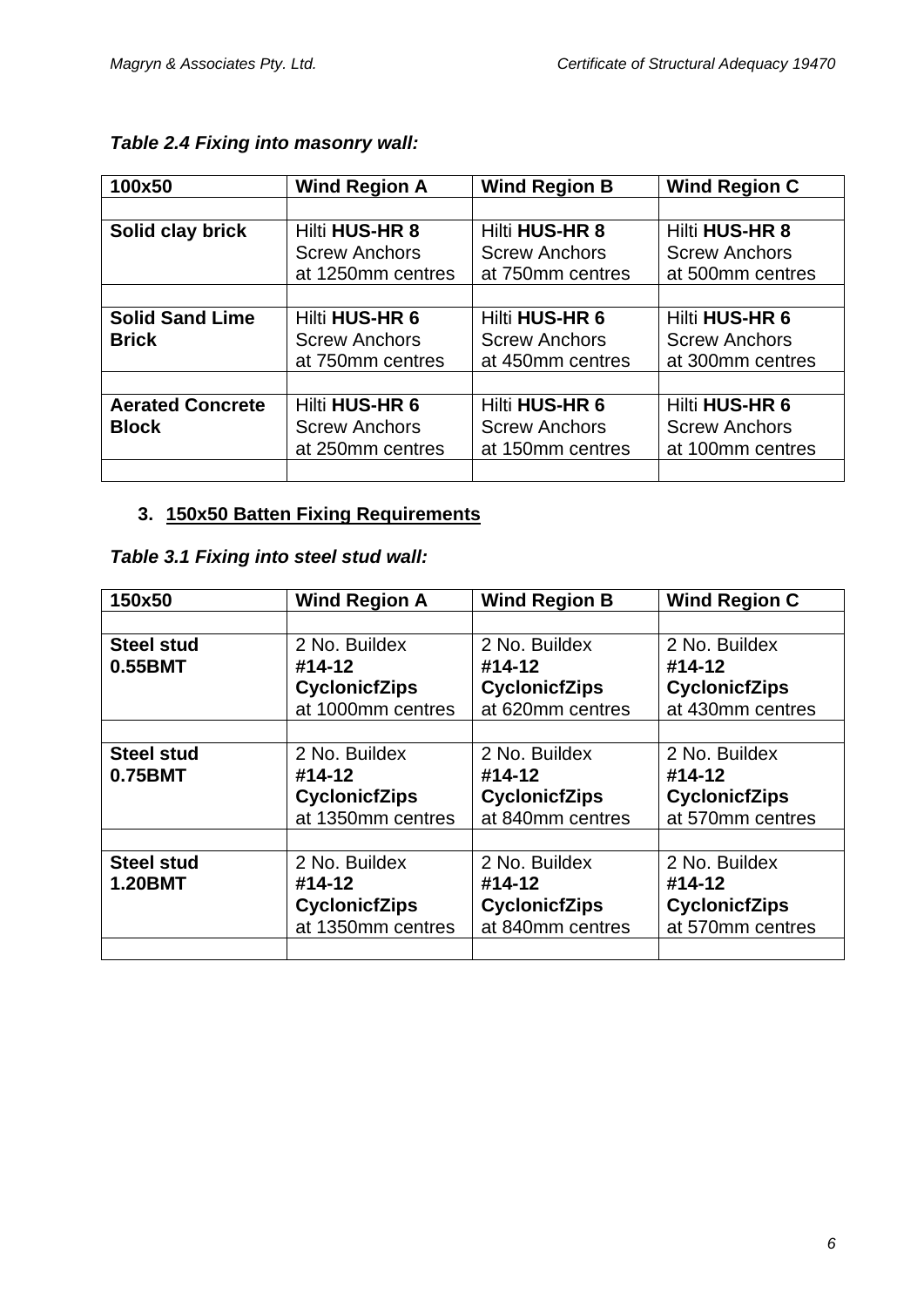| 150x50                 | <b>Wind Region A</b> | <b>Wind Region B</b> | <b>Wind Region C</b> |
|------------------------|----------------------|----------------------|----------------------|
|                        |                      |                      |                      |
| <b>F7 Timber stud</b>  | 2 No. Buildex        | 2 No. Buildex        | 2 No. Buildex        |
| <b>Pine</b>            | #14-10 Type 17       | #14-10 Type 17       | #14-10 Type 17       |
|                        | <b>Screws</b>        | <b>Screws</b>        | <b>Screws</b>        |
|                        | at 1350mm centres    | at 1700mm centres    | at 840mm centres     |
|                        |                      |                      |                      |
| <b>F17 Timber stud</b> | 2 No. Buildex        | 2 No. Buildex        | 2 No. Buildex        |
| <b>Hardwood</b>        | #14-10 Type 17       | #14-10 Type 17       | #14-10 Type 17       |
|                        | <b>Screws</b>        | <b>Screws</b>        | <b>Screws</b>        |
|                        | at 1350mm centres    | at 1700mm centres    | at 840mm centres     |
|                        |                      |                      |                      |

### *Table 3.2 Fixing into timber stud wall:*

## *Table 3.3 Fixing into concrete wall:*

| 150x50           | <b>Wind Region A</b> | <b>Wind Region B</b> | <b>Wind Region C</b>  |
|------------------|----------------------|----------------------|-----------------------|
|                  |                      |                      |                       |
| <b>Concrete</b>  | Hilti HUS-HR 8       | Hilti HUS-HR 8       | <b>Hilti HUS-HR 8</b> |
| $\geq$ Grade N25 | Anchors              | Anchors              | Anchors               |
|                  | at 1500mm centres    | at 950mm centres     | at 650mm centres      |
|                  |                      |                      |                       |

## *Table 3.4 Fixing into masonry wall:*

| 150x50                  | <b>Wind Region A</b> | <b>Wind Region B</b>   | <b>Wind Region C</b>   |
|-------------------------|----------------------|------------------------|------------------------|
|                         |                      |                        |                        |
| Solid clay brick        | Hilti HUS-HR 8       | <b>Hilti HUS-HR 8</b>  | <b>Hilti HUS-HR 8</b>  |
|                         | <b>Screw Anchors</b> | <b>Screw Anchors</b>   | <b>Screw Anchors</b>   |
|                         | at 600mm centres     | at 380mm centres       | at 260mm centres       |
|                         |                      |                        |                        |
| <b>Solid Sand Lime</b>  | Hilti HUS-HR 6       | Hilti HUS-HR 6         | Hilti HUS-HR 6         |
| <b>Brick</b>            | <b>Screw Anchors</b> | <b>Screw Anchors</b>   | <b>Screw Anchors</b>   |
|                         | at 350mm centres     | at 230mm centres       | at 150mm centres       |
|                         |                      |                        |                        |
| <b>Aerated Concrete</b> | Hilti HUS-HR 6       |                        |                        |
| <b>Block</b>            | <b>Screw Anchors</b> | <b>Not Recommended</b> | <b>Not Recommended</b> |
|                         | at 120mm centres     |                        |                        |
|                         |                      |                        |                        |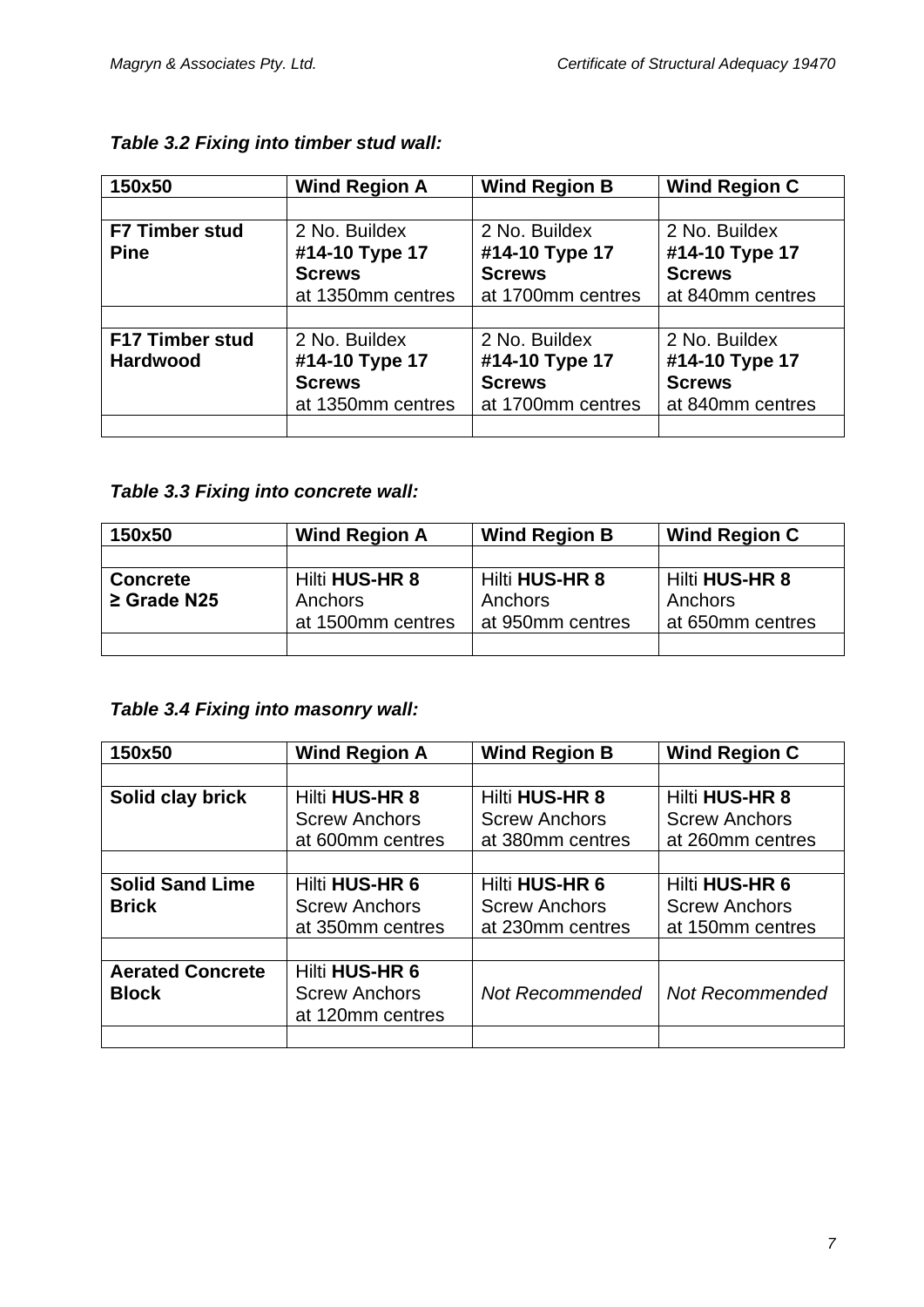## **4. 200x50 Batten Fixing Requirements**

| 200x50            | <b>Wind Region A</b> | <b>Wind Region B</b> | <b>Wind Region C</b> |
|-------------------|----------------------|----------------------|----------------------|
|                   |                      |                      |                      |
| <b>Steel stud</b> | 2 No. Buildex        | 2 No. Buildex        | 2 No. Buildex        |
| 0.55BMT           | #14-12               | #14-12               | #14-12               |
|                   | <b>CyclonicfZips</b> | <b>CyclonicfZips</b> | <b>CyclonicfZips</b> |
|                   | at 880mm centres     | at 550mm centres     | at 370mm centres     |
|                   |                      |                      |                      |
| <b>Steel stud</b> | 2 No. Buildex        | 2 No. Buildex        | 2 No. Buildex        |
| 0.75BMT           | #14-12               | #14-12               | #14-12               |
|                   | <b>CyclonicfZips</b> | <b>CyclonicfZips</b> | <b>CyclonicfZips</b> |
|                   | at 1150mm centres    | at 740mm centres     | at 500mm centres     |
|                   |                      |                      |                      |
| <b>Steel stud</b> | 2 No. Buildex        | 2 No. Buildex        | 2 No. Buildex        |
| <b>1.20BMT</b>    | #14-12               | #14-12               | #14-12               |
|                   | <b>CyclonicfZips</b> | <b>CyclonicfZips</b> | <b>CyclonicfZips</b> |
|                   | at 1150mm centres    | at 740mm centres     | at 500mm centres     |
|                   |                      |                      |                      |

### *Table 4.1 Fixing into steel stud wall:*

### *Table 4.2 Fixing into timber stud wall:*

| 200x50                 | <b>Wind Region A</b> | <b>Wind Region B</b> | <b>Wind Region C</b> |
|------------------------|----------------------|----------------------|----------------------|
|                        |                      |                      |                      |
| <b>F7 Timber stud</b>  | 2 No. Buildex        | 2 No. Buildex        | 2 No. Buildex        |
| <b>Pine</b>            | #14-10 Type 17       | #14-10 Type 17       | #14-10 Type 17       |
|                        | <b>Screws</b>        | <b>Screws</b>        | <b>Screws</b>        |
|                        | at 1150mm centres    | at 740mm centres     | at 500mm centres     |
|                        |                      |                      |                      |
| <b>F17 Timber stud</b> | 2 No. Buildex        | 2 No. Buildex        | 2 No. Buildex        |
| <b>Hardwood</b>        | #14-10 Type 17       | #14-10 Type 17       | #14-10 Type 17       |
|                        | <b>Screws</b>        | <b>Screws</b>        | <b>Screws</b>        |
|                        | at 1150mm centres    | at 740mm centres     | at 500mm centres     |
|                        |                      |                      |                      |

#### *Table 4.3 Fixing into concrete wall:*

| 200x50           | <b>Wind Region A</b> | <b>Wind Region B</b> | <b>Wind Region C</b>  |
|------------------|----------------------|----------------------|-----------------------|
|                  |                      |                      |                       |
| <b>Concrete</b>  | Hilti HUS-HR 8       | Hilti HUS-HR 8       | <b>Hilti HUS-HR 8</b> |
| $\geq$ Grade N25 | Anchors              | Anchors              | Anchors               |
|                  | at 900mm centres     | at 560mm centres     | at 380mm centres      |
|                  |                      |                      |                       |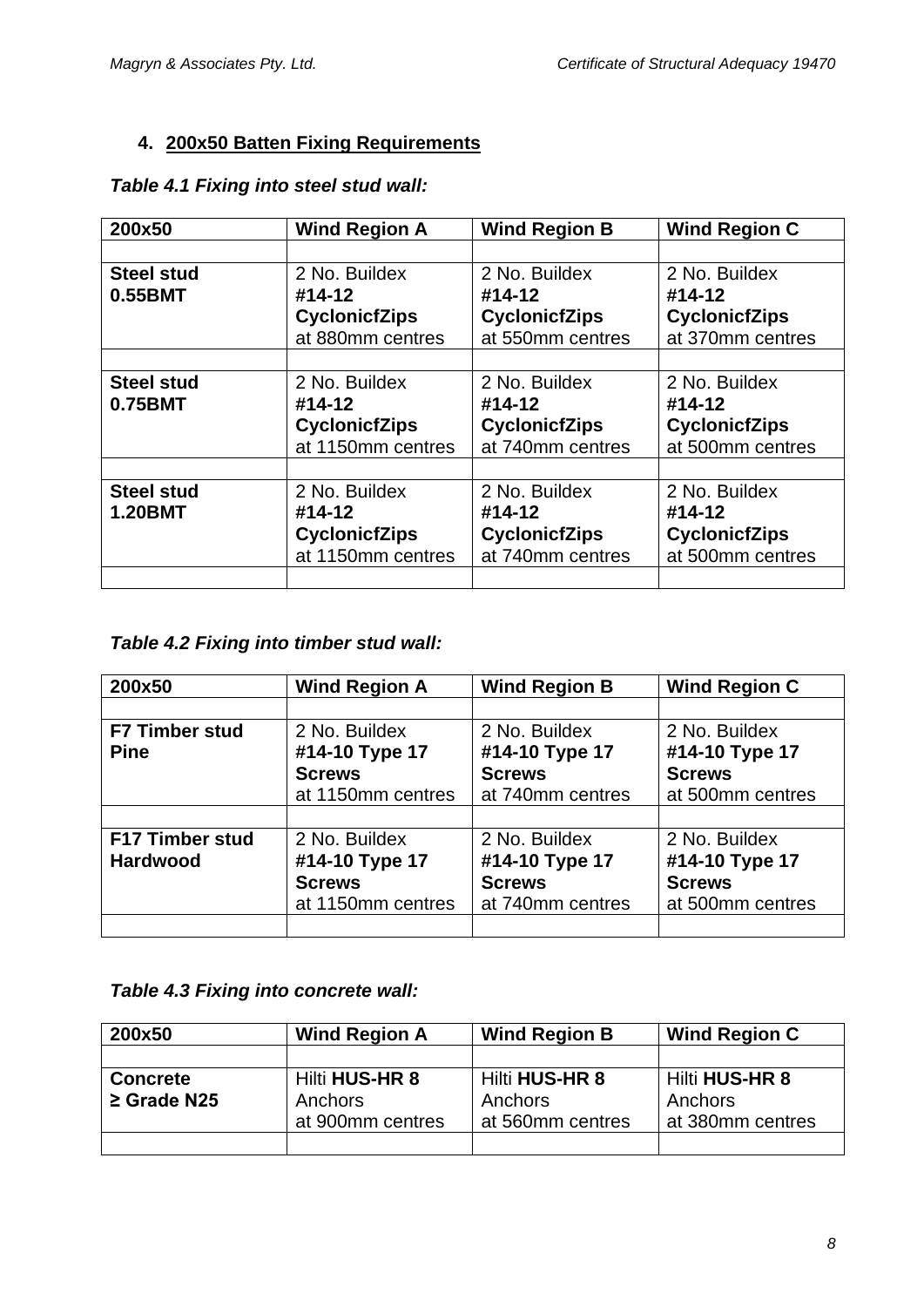| 200x50                                  | <b>Wind Region A</b>  | <b>Wind Region B</b>   | <b>Wind Region C</b>   |
|-----------------------------------------|-----------------------|------------------------|------------------------|
|                                         |                       |                        |                        |
| Solid clay brick                        | <b>Hilti HUS-HR 8</b> | <b>Hilti HUS-HR 8</b>  | <b>Hilti HUS-HR 8</b>  |
|                                         | <b>Screw Anchors</b>  | <b>Screw Anchors</b>   | <b>Screw Anchors</b>   |
|                                         | at 360mm centres      | at 220mm centres       | at 150mm centres       |
|                                         |                       |                        |                        |
| <b>Solid Sand Lime</b>                  | Hilti HUS-HR 6        | Hilti HUS-HR 6         | Hilti HUS-HR 6         |
| <b>Brick</b>                            | <b>Screw Anchors</b>  | <b>Screw Anchors</b>   | <b>Screw Anchors</b>   |
|                                         | at 210mm centres      | at 130mm centres       | at 150mm centres       |
|                                         |                       |                        |                        |
| <b>Aerated Concrete</b><br><b>Block</b> | Not Recommended       | <b>Not Recommended</b> | <b>Not Recommended</b> |
|                                         |                       |                        |                        |

## **5. 50x25 Batten Fixing Requirements:**

| Table 5.1 Fixing into steel stud wall: |  |  |  |  |  |
|----------------------------------------|--|--|--|--|--|
|----------------------------------------|--|--|--|--|--|

| 50x25             | <b>Wind Region A</b> | <b>Wind Region B</b> | <b>Wind Region C</b> |
|-------------------|----------------------|----------------------|----------------------|
|                   |                      |                      |                      |
| <b>Steel stud</b> | <b>Buildex</b>       | <b>Buildex</b>       | <b>Buildex</b>       |
| 0.55BMT           | #14-12               | #14-12               | #14-12               |
|                   | <b>CyclonicfZips</b> | <b>CyclonicfZips</b> | <b>CyclonicfZips</b> |
|                   | at 1850mm centres    | at 1150mm centres    | at 780mm centres     |
|                   |                      |                      |                      |
| <b>Steel stud</b> | <b>Buildex</b>       | <b>Buildex</b>       | <b>Buildex</b>       |
| 0.75BMT           | #14-12               | #14-12               | #14-12               |
|                   | <b>CyclonicfZips</b> | <b>CyclonicfZips</b> | <b>CyclonicfZips</b> |
|                   | at 1850mm centres    | at 1150mm centres    | at 780mm centres     |
|                   |                      |                      |                      |
| <b>Steel stud</b> | <b>Buildex</b>       | <b>Buildex</b>       | <b>Buildex</b>       |
| <b>1.20BMT</b>    | #14-12               | #14-12               | #14-12               |
|                   | <b>CyclonicfZips</b> | <b>CyclonicfZips</b> | <b>CyclonicfZips</b> |
|                   | at 1850mm centres    | at 1150mm centres    | at 780mm centres     |
|                   |                      |                      |                      |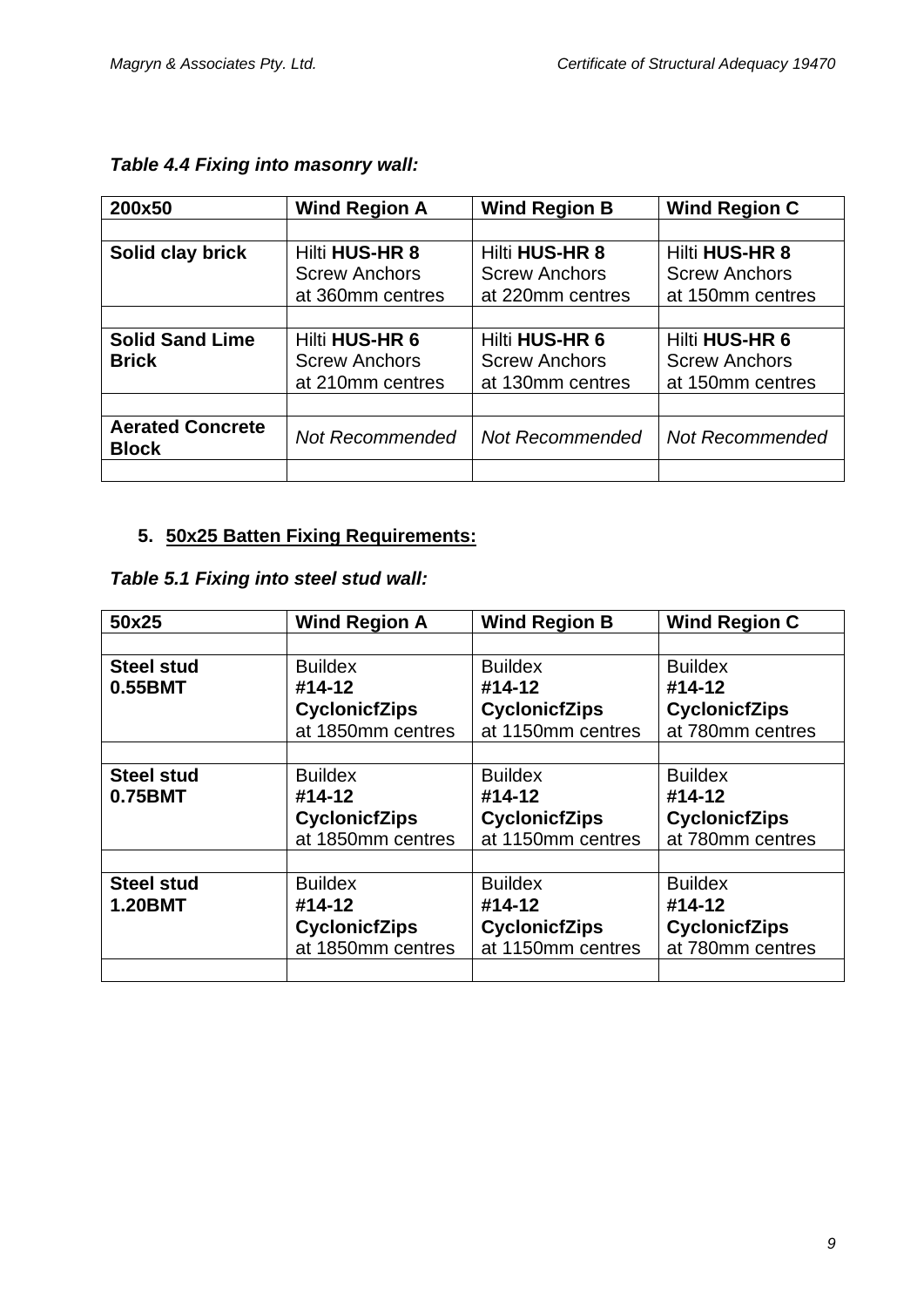| 50x25                  | <b>Wind Region A</b> | <b>Wind Region B</b> | <b>Wind Region C</b> |
|------------------------|----------------------|----------------------|----------------------|
|                        |                      |                      |                      |
| <b>F7 Timber stud</b>  | <b>Buildex</b>       | <b>Buildex</b>       | <b>Buildex</b>       |
| <b>Pine</b>            | #14-10 Type 17       | #14-10 Type 17       | #14-10 Type 17       |
|                        | <b>Screw</b>         | <b>Screw</b>         | <b>Screw</b>         |
|                        | at 1850mm centres    | at 1150mm centres    | at 780mm centres     |
|                        |                      |                      |                      |
| <b>F17 Timber stud</b> | <b>Buildex</b>       | <b>Buildex</b>       | <b>Buildex</b>       |
| <b>Hardwood</b>        | #14-10 Type 17       | #14-10 Type 17       | #14-10 Type 17       |
|                        | <b>Screw</b>         | <b>Screw</b>         | <b>Screw</b>         |
|                        | at 1850mm centres    | at 1150mm centres    | at 780mm centres     |
|                        |                      |                      |                      |

## *Table 5.2 Fixing into timber stud wall:*

## *Table 5.3 Fixing into concrete wall:*

| 50x25            | <b>Wind Region A</b>  | <b>Wind Region B</b> | <b>Wind Region C</b>  |
|------------------|-----------------------|----------------------|-----------------------|
|                  |                       |                      |                       |
| <b>Concrete</b>  | <b>Hilti HUS-HR 8</b> | Hilti HUS-HR 8       | <b>Hilti HUS-HR 8</b> |
| $\geq$ Grade N25 | Anchors               | Anchors              | Anchors               |
|                  | at 2600mm centres*    | at 1950mm centres    | at 1300mm centres     |

\* - Spacing dictated by maximum span of section allowed.

## *Table 5.4 Fixing into masonry wall:*

| 50x25                   | <b>Wind Region A</b>  | <b>Wind Region B</b>  | <b>Wind Region C</b>  |
|-------------------------|-----------------------|-----------------------|-----------------------|
|                         |                       |                       |                       |
| Solid clay brick        | <b>Hilti HUS-HR 8</b> | <b>Hilti HUS-HR 8</b> | <b>Hilti HUS-HR 8</b> |
|                         | <b>Screw Anchors</b>  | <b>Screw Anchors</b>  | <b>Screw Anchors</b>  |
|                         | at 2500mm centres     | at 1500mm centres     | at 1000mm centres     |
|                         |                       |                       |                       |
| <b>Solid Sand Lime</b>  | <b>Hilti HUS-HR 6</b> | Hilti HUS-HR 6        | Hilti HUS-HR 6        |
| <b>Brick</b>            | <b>Screw Anchors</b>  | <b>Screw Anchors</b>  | <b>Screw Anchors</b>  |
|                         | at 1500mm centres     | at 940mm centres      | at 640mm centres      |
|                         |                       |                       |                       |
| <b>Aerated Concrete</b> | Hilti HUS-HR 6        | Hilti HUS-HR 6        | Hilti HUS-HR 6        |
| <b>Block</b>            | <b>Screw Anchors</b>  | <b>Screw Anchors</b>  | <b>Screw Anchors</b>  |
|                         | at 500mm centres      | at 310mm centres      | at 200mm centres      |
|                         |                       |                       |                       |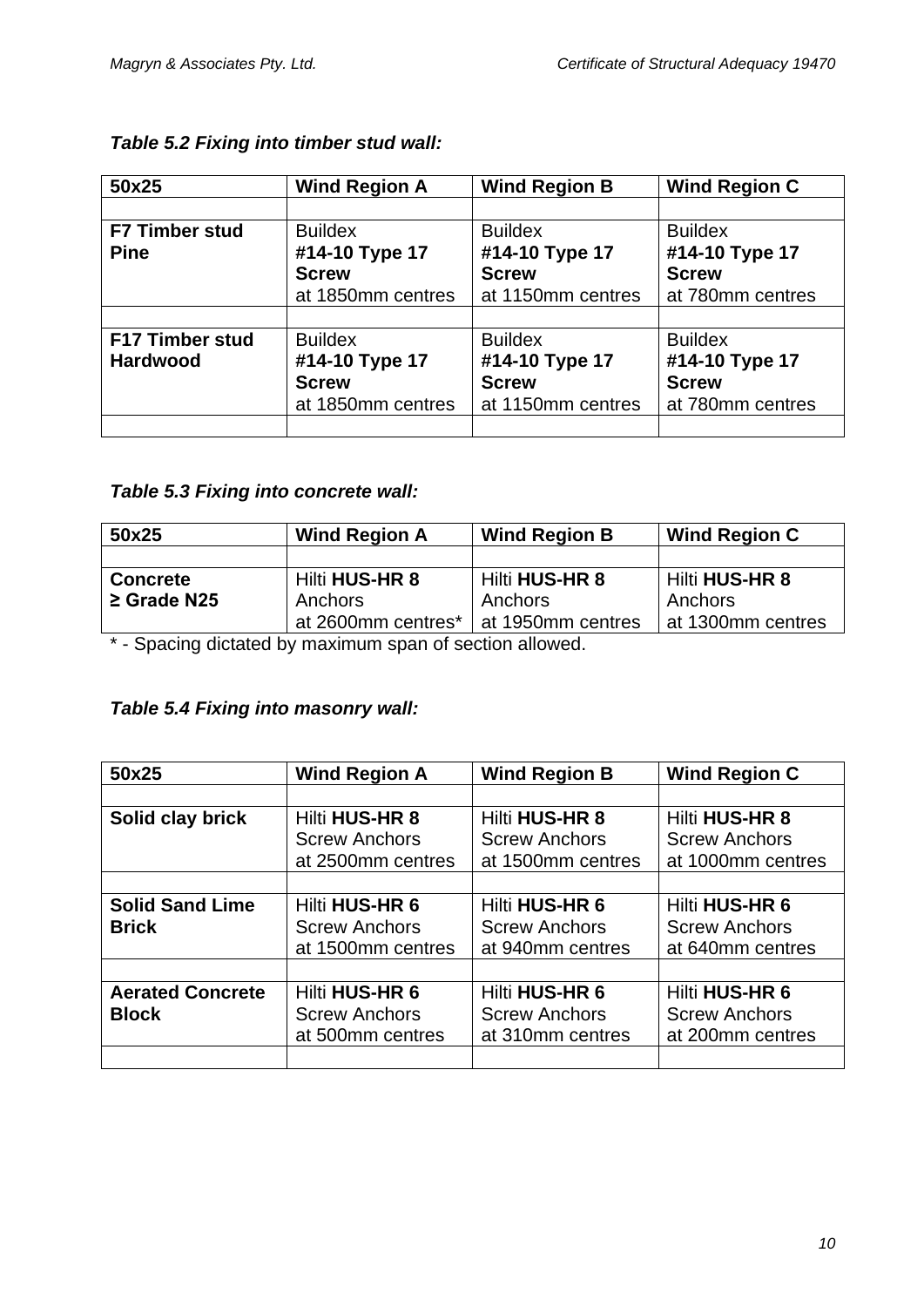## **6. 75x25 Batten Fixing Requirements**

## *Table 6.1 Fixing into steel stud wall:*

| 75x25             | <b>Wind Region A</b> | <b>Wind Region B</b> | <b>Wind Region C</b> |
|-------------------|----------------------|----------------------|----------------------|
|                   |                      |                      |                      |
| <b>Steel stud</b> | <b>Buildex</b>       | <b>Buildex</b>       | <b>Buildex</b>       |
| 0.55BMT           | #14-12               | #14-12               | #14-12               |
|                   | <b>CyclonicfZips</b> | <b>CyclonicfZips</b> | <b>CyclonicfZips</b> |
|                   | at 900mm centres     | at 560mm centres     | at 380mm centres     |
|                   |                      |                      |                      |
| <b>Steel stud</b> | <b>Buildex</b>       | <b>Buildex</b>       | <b>Buildex</b>       |
| 0.75BMT           | #14-12               | #14-12               | #14-12               |
|                   | <b>CyclonicfZips</b> | <b>CyclonicfZips</b> | <b>CyclonicfZips</b> |
|                   | at 900mm centres     | at 560mm centres     | at 380mm centres     |
|                   |                      |                      |                      |
| <b>Steel stud</b> | <b>Buildex</b>       | <b>Buildex</b>       | <b>Buildex</b>       |
| <b>1.20BMT</b>    | #14-12               | #14-12               | #14-12               |
|                   | <b>CyclonicfZips</b> | <b>CyclonicfZips</b> | <b>CyclonicfZips</b> |
|                   | at 900mm centres     | at 560mm centres     | at 380mm centres     |
|                   |                      |                      |                      |

## *Table 6.2 Fixing into timber stud wall:*

| 75x25                                     | <b>Wind Region A</b>                                                 | <b>Wind Region B</b>                                                 | <b>Wind Region C</b>                                                 |
|-------------------------------------------|----------------------------------------------------------------------|----------------------------------------------------------------------|----------------------------------------------------------------------|
|                                           |                                                                      |                                                                      |                                                                      |
| <b>F7 Timber stud</b><br><b>Pine</b>      | <b>Buildex</b><br>#14-10 Type 17<br><b>Screw</b><br>at 900mm centres | <b>Buildex</b><br>#14-10 Type 17<br><b>Screw</b><br>at 560mm centres | <b>Buildex</b><br>#14-10 Type 17<br><b>Screw</b><br>at 380mm centres |
|                                           |                                                                      |                                                                      |                                                                      |
| <b>F17 Timber stud</b><br><b>Hardwood</b> | <b>Buildex</b><br>#14-10 Type 17<br><b>Screw</b><br>at 900mm centres | <b>Buildex</b><br>#14-10 Type 17<br><b>Screw</b><br>at 560mm centres | <b>Buildex</b><br>#14-10 Type 17<br><b>Screw</b><br>at 380mm centres |
|                                           |                                                                      |                                                                      |                                                                      |

#### *Table 6.3 Fixing into concrete wall:*

| 75x25            | <b>Wind Region A</b> | <b>Wind Region B</b> | <b>Wind Region C</b> |
|------------------|----------------------|----------------------|----------------------|
|                  |                      |                      |                      |
| <b>Concrete</b>  | Hilti HUS-HR 8       | Hilti HUS-HR 8       | Hilti HUS-HR 8       |
| $\geq$ Grade N25 | Anchors              | Anchors              | Anchors              |
|                  | at 1500mm centres    | at 950mm centres     | at 650mm centres     |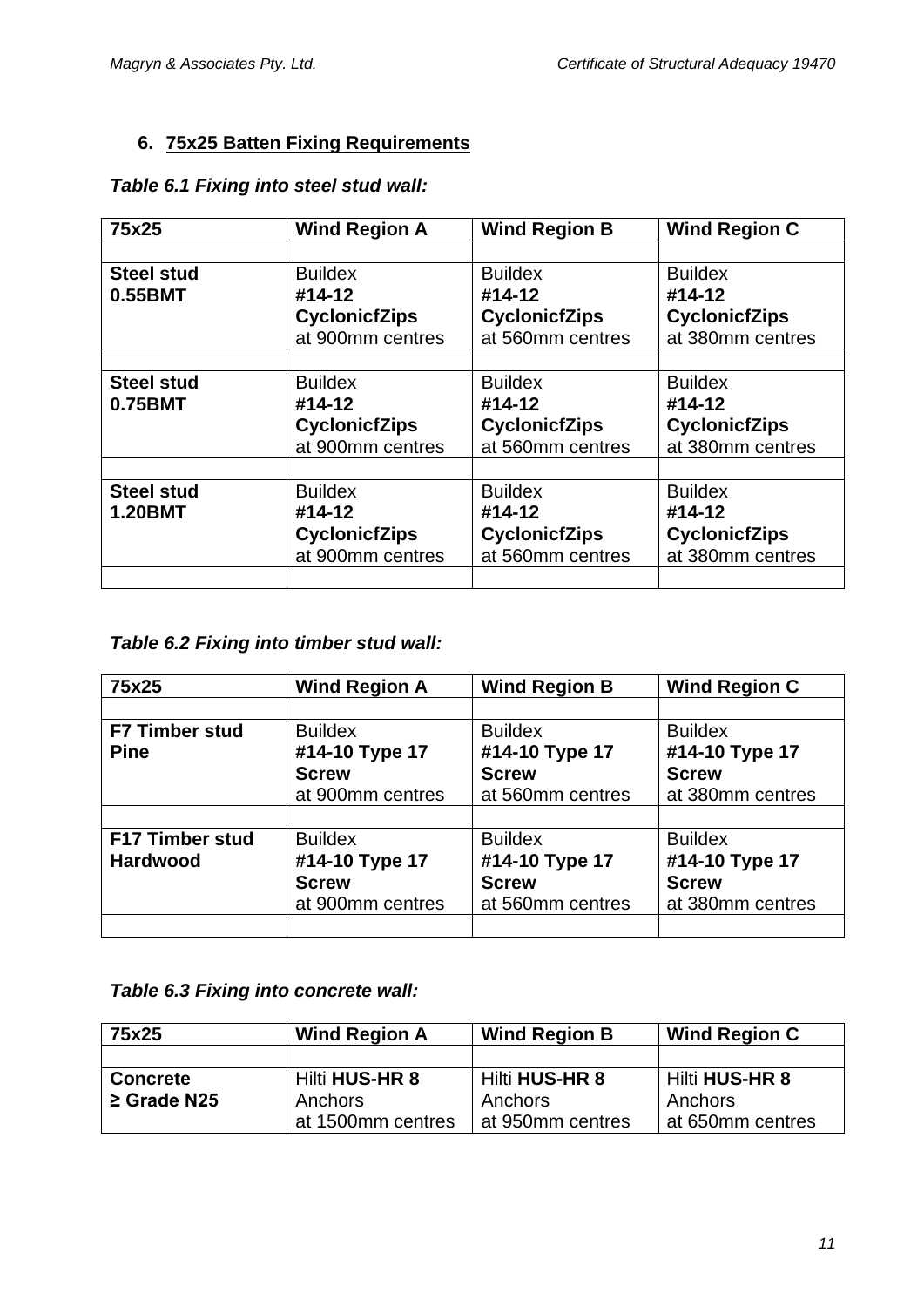| 75x25                   | <b>Wind Region A</b>  | <b>Wind Region B</b>  | <b>Wind Region C</b>  |
|-------------------------|-----------------------|-----------------------|-----------------------|
|                         |                       |                       |                       |
| Solid clay brick        | <b>Hilti HUS-HR 8</b> | <b>Hilti HUS-HR 8</b> | <b>Hilti HUS-HR 8</b> |
|                         | <b>Screw Anchors</b>  | <b>Screw Anchors</b>  | <b>Screw Anchors</b>  |
|                         | at 1200mm centres     | at 750mm centres      | at 500mm centres      |
|                         |                       |                       |                       |
| <b>Solid Sand Lime</b>  | <b>Hilti HUS-HR 6</b> | Hilti HUS-HR 6        | Hilti HUS-HR 6        |
| <b>Brick</b>            | <b>Screw Anchors</b>  | <b>Screw Anchors</b>  | <b>Screw Anchors</b>  |
|                         | at 700mm centres      | at 450mm centres      | at 300mm centres      |
|                         |                       |                       |                       |
| <b>Aerated Concrete</b> | <b>Hilti HUS-HR 6</b> | <b>Hilti HUS-HR 6</b> | Hilti HUS-HR 6        |
| <b>Block</b>            | <b>Screw Anchors</b>  | <b>Screw Anchors</b>  | <b>Screw Anchors</b>  |
|                         | at 200mm centres      | at 150mm centres      | at 100mm centres      |
|                         |                       |                       |                       |

## *Table 6.4 Fixing into masonry wall:*

## **7. 100x25 Batten Fixing Requirements**

## *Table 7.1 Fixing into steel stud wall:*

| 100x25            | <b>Wind Region A</b> | <b>Wind Region B</b> | <b>Wind Region C</b> |
|-------------------|----------------------|----------------------|----------------------|
|                   |                      |                      |                      |
| <b>Steel stud</b> | <b>Buildex</b>       | <b>Buildex</b>       | <b>Buildex</b>       |
| 0.55BMT           | #14-12               | #14-12               | #14-12               |
|                   | <b>CyclonicfZips</b> | <b>CyclonicfZips</b> | <b>CyclonicfZips</b> |
|                   | at 530mm centres     | at 330mm centres     | at 220mm centres     |
|                   |                      |                      |                      |
| <b>Steel stud</b> | <b>Buildex</b>       | <b>Buildex</b>       | <b>Buildex</b>       |
| 0.75BMT           | #14-12               | #14-12               | #14-12               |
|                   | <b>CyclonicfZips</b> | <b>CyclonicfZips</b> | <b>CyclonicfZips</b> |
|                   | at 530mm centres     | at 330mm centres     | at 220mm centres     |
|                   |                      |                      |                      |
| <b>Steel stud</b> | <b>Buildex</b>       | <b>Buildex</b>       | <b>Buildex</b>       |
| <b>1.20BMT</b>    | #14-12               | #14-12               | #14-12               |
|                   | <b>CyclonicfZips</b> | <b>CyclonicfZips</b> | <b>CyclonicfZips</b> |
|                   | at 530mm centres     | at 330mm centres     | at 220mm centres     |
|                   |                      |                      |                      |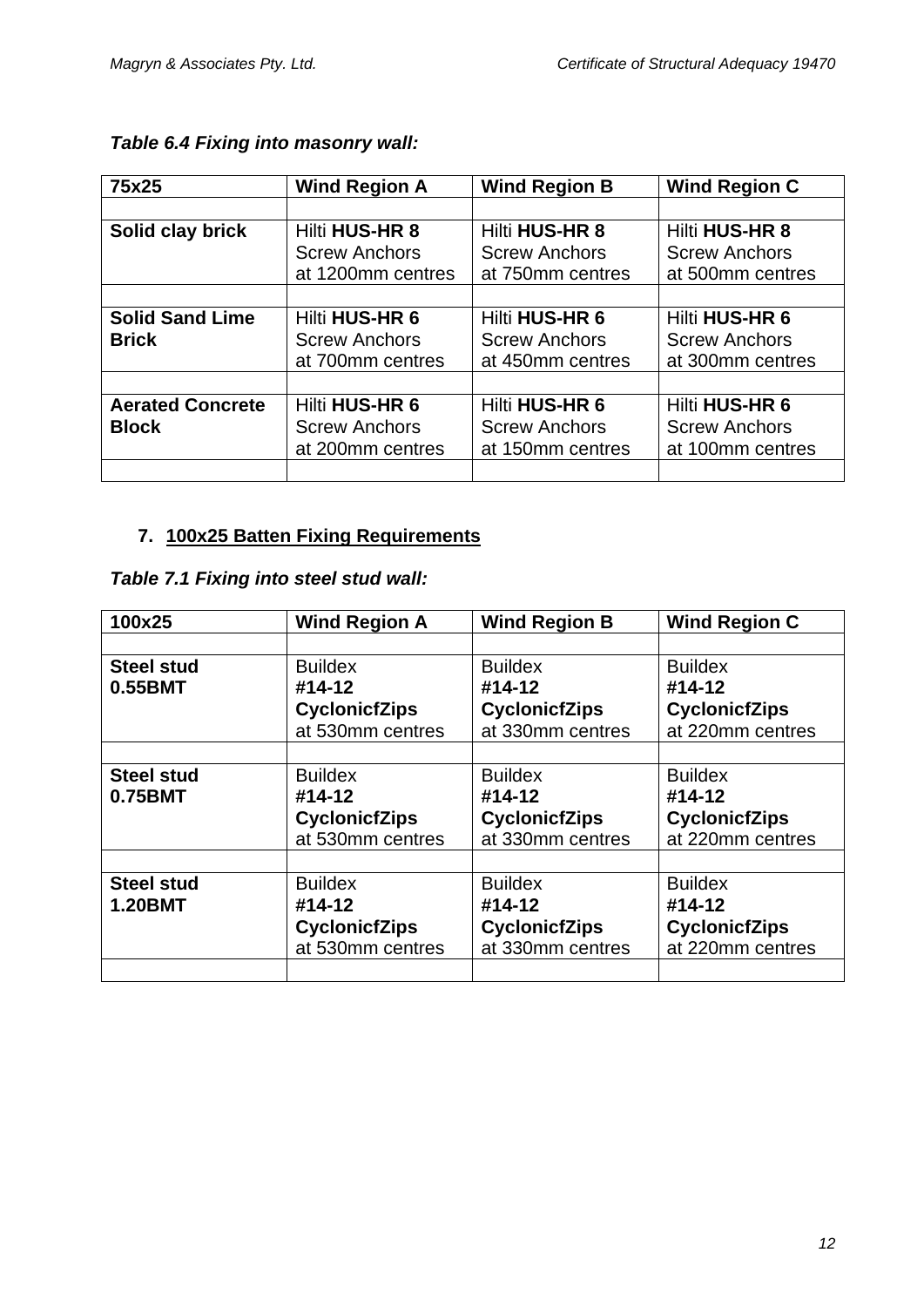| 100x25                 | <b>Wind Region A</b> | <b>Wind Region B</b> | <b>Wind Region C</b> |
|------------------------|----------------------|----------------------|----------------------|
|                        |                      |                      |                      |
| <b>F7 Timber stud</b>  | <b>Buildex</b>       | <b>Buildex</b>       | <b>Buildex</b>       |
| <b>Pine</b>            | #14-10 Type 17       | #14-10 Type 17       | #14-10 Type 17       |
|                        | <b>Screw</b>         | <b>Screw</b>         | <b>Screw</b>         |
|                        | at 530mm centres     | at 330mm centres     | at 220mm centres     |
|                        |                      |                      |                      |
| <b>F17 Timber stud</b> | <b>Buildex</b>       | <b>Buildex</b>       | <b>Buildex</b>       |
| <b>Hardwood</b>        | #14-10 Type 17       | #14-10 Type 17       | #14-10 Type 17       |
|                        | <b>Screw</b>         | <b>Screw</b>         | <b>Screw</b>         |
|                        | at 530mm centres     | at 330mm centres     | at 220mm centres     |
|                        |                      |                      |                      |

## *Table 7.2 Fixing into timber stud wall:*

## *Table 7.3 Fixing into concrete wall:*

| 100x25           | <b>Wind Region A</b> | <b>Wind Region B</b> | <b>Wind Region C</b>  |
|------------------|----------------------|----------------------|-----------------------|
|                  |                      |                      |                       |
| <b>Concrete</b>  | Hilti HUS-HR 8       | Hilti HUS-HR 8       | <b>Hilti HUS-HR 8</b> |
| $\geq$ Grade N25 | Anchors              | Anchors              | Anchors               |
|                  | at 900mm centres     | at 560mm centres     | at 380mm centres      |
|                  |                      |                      |                       |

## *Table 7.4 Fixing into masonry wall:*

| 100x25                  | <b>Wind Region A</b> | <b>Wind Region B</b>   | <b>Wind Region C</b>   |
|-------------------------|----------------------|------------------------|------------------------|
|                         |                      |                        |                        |
| Solid clay brick        | Hilti HUS-HR 8       | <b>Hilti HUS-HR 8</b>  | <b>Hilti HUS-HR 8</b>  |
|                         | <b>Screw Anchors</b> | <b>Screw Anchors</b>   | <b>Screw Anchors</b>   |
|                         | at 720mm centres     | at 450mm centres       | at 300mm centres       |
|                         |                      |                        |                        |
| <b>Solid Sand Lime</b>  | Hilti HUS-HR 6       | <b>Hilti HUS-HR 6</b>  | Hilti HUS-HR 6         |
| <b>Brick</b>            | <b>Screw Anchors</b> | <b>Screw Anchors</b>   | <b>Screw Anchors</b>   |
|                         | at 430mm centres     | at 270mm centres       | at 180mm centres       |
|                         |                      |                        |                        |
| <b>Aerated Concrete</b> | Hilti HUS-HR 6       |                        |                        |
| <b>Block</b>            | <b>Screw Anchors</b> | <b>Not Recommended</b> | <b>Not Recommended</b> |
|                         | at 140mm centres     |                        |                        |
|                         |                      |                        |                        |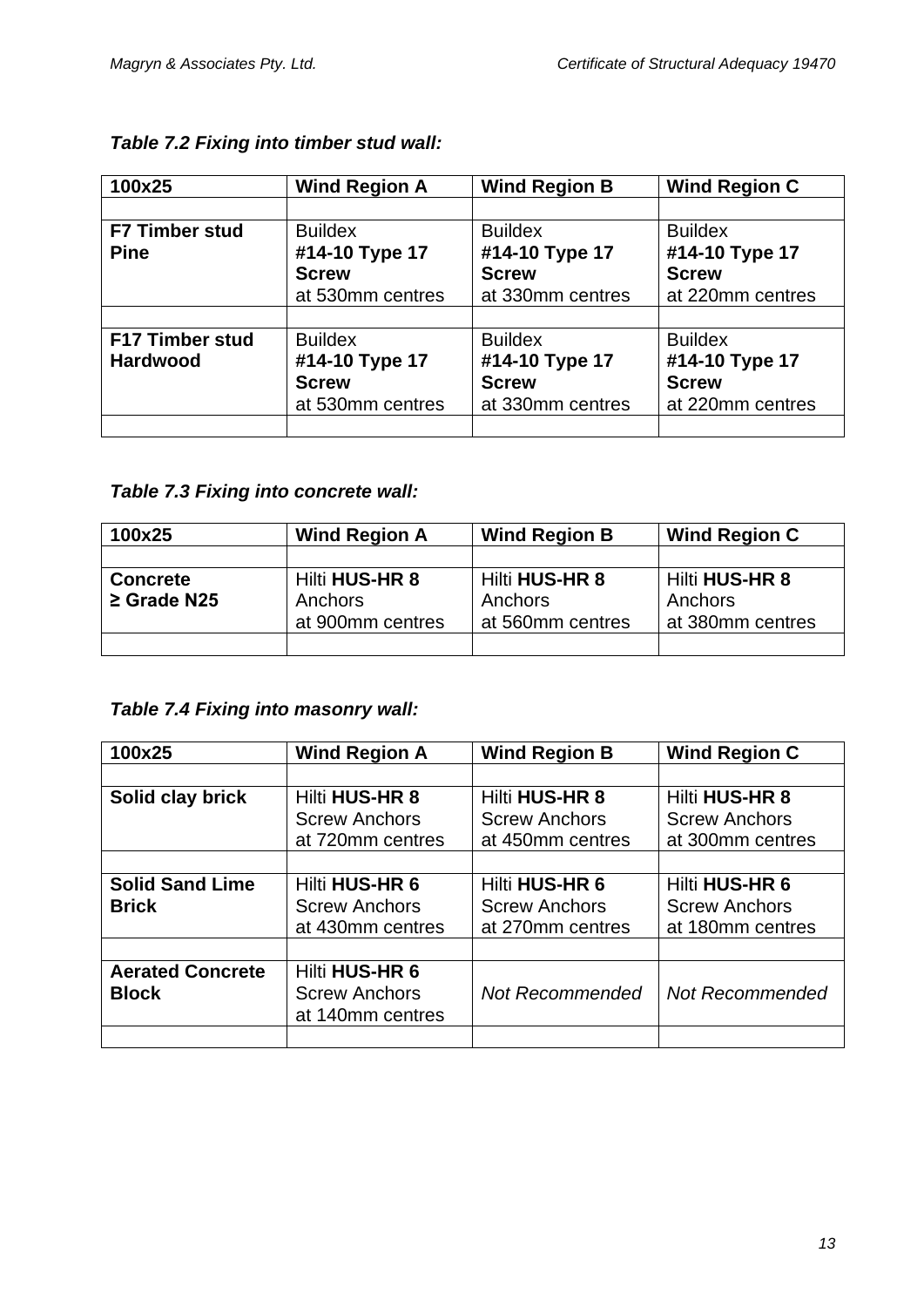## **8. 150x25 Batten Fixing Requirements**

| 150x25            | <b>Wind Region A</b> | <b>Wind Region B</b> | <b>Wind Region C</b> |
|-------------------|----------------------|----------------------|----------------------|
|                   |                      |                      |                      |
| <b>Steel stud</b> | <b>Buildex</b>       | <b>Buildex</b>       | <b>Buildex</b>       |
| 0.55BMT           | #14-12               | #14-12               | #14-12               |
|                   | <b>CyclonicfZips</b> | <b>CyclonicfZips</b> | <b>CyclonicfZips</b> |
|                   | at 250mm centres     | at 150mm centres     | at 100mm centres     |
|                   |                      |                      |                      |
| <b>Steel stud</b> | <b>Buildex</b>       | <b>Buildex</b>       | <b>Buildex</b>       |
| 0.75BMT           | #14-12               | #14-12               | #14-12               |
|                   | <b>CyclonicfZips</b> | <b>CyclonicfZips</b> | <b>CyclonicfZips</b> |
|                   | at 250mm centres     | at 150mm centres     | at 100mm centres     |
|                   |                      |                      |                      |
| <b>Steel stud</b> | <b>Buildex</b>       | <b>Buildex</b>       | <b>Buildex</b>       |
| <b>1.20BMT</b>    | #14-12               | #14-12               | #14-12               |
|                   | <b>CyclonicfZips</b> | <b>CyclonicfZips</b> | <b>CyclonicfZips</b> |
|                   | at 250mm centres     | at 150mm centres     | at 100mm centres     |
|                   |                      |                      |                      |

### *Table 8.1 Fixing into steel stud wall:*

# *Table 8.2 Fixing into timber stud wall:*

| 150x25                 | <b>Wind Region A</b> | <b>Wind Region B</b> | <b>Wind Region C</b> |
|------------------------|----------------------|----------------------|----------------------|
|                        |                      |                      |                      |
| <b>F7 Timber stud</b>  | <b>Buildex</b>       | <b>Buildex</b>       | <b>Buildex</b>       |
| <b>Pine</b>            | #14-10 Type 17       | #14-10 Type 17       | #14-10 Type 17       |
|                        | <b>Screw</b>         | <b>Screw</b>         | <b>Screw</b>         |
|                        | at 250mm centres     | at 150mm centres     | at 100mm centres     |
|                        |                      |                      |                      |
| <b>F17 Timber stud</b> | <b>Buildex</b>       | <b>Buildex</b>       | <b>Buildex</b>       |
| <b>Hardwood</b>        | #14-10 Type 17       | #14-10 Type 17       | #14-10 Type 17       |
|                        | <b>Screw</b>         | <b>Screw</b>         | <b>Screw</b>         |
|                        | at 250mm centres     | at 150mm centres     | at 100mm centres     |
|                        |                      |                      |                      |

#### *Table 8.3 Fixing into concrete wall:*

| 150x25           | <b>Wind Region A</b> | <b>Wind Region B</b>  | Wind Region C         |
|------------------|----------------------|-----------------------|-----------------------|
|                  |                      |                       |                       |
| <b>Concrete</b>  | Hilti HUS-HR 8       | <b>Hilti HUS-HR 8</b> | <b>Hilti HUS-HR 8</b> |
| $\geq$ Grade N25 | Anchors              | Anchors               | Anchors               |
|                  | at 420mm centres     | at 260mm centres      | at 180mm centres      |
|                  |                      |                       |                       |